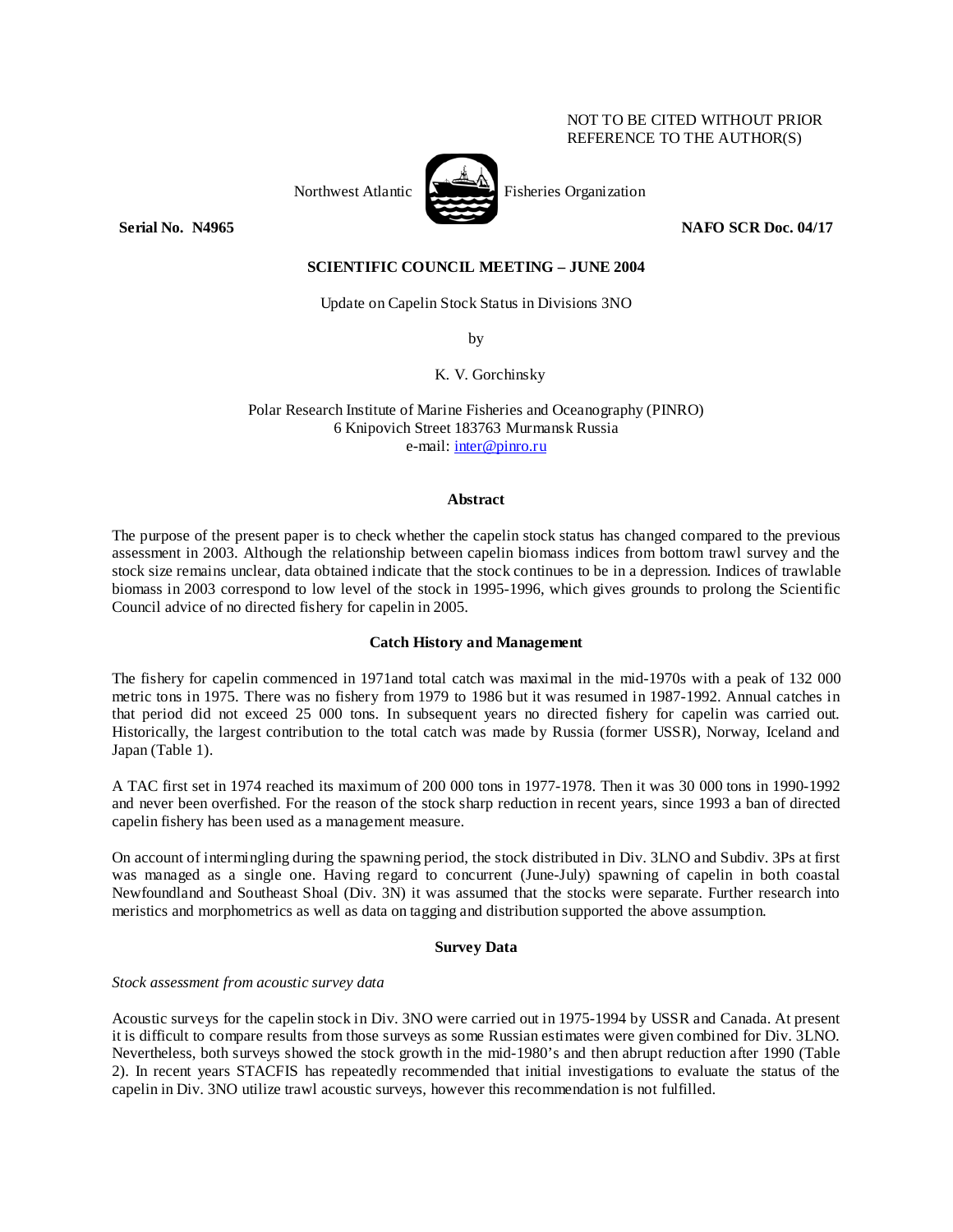#### *Biomass indices from Canadian spring bottom trawl surveys*

The only one at present available indicator of the capelin stock dynamics can be capelin biomass indices obtained during stratified-random bottom trawl surveys by Canada. Prior to fall 1995, Engel 145 trawl was used in the surveys and in subsequent years it was Campelen 1800, catchability of which in relation to capelin was much higher. In this connection, absolute estimates of capelin by-catch increased several tens of times and were directly incomparable with earlier data (Fig. 1). For comparability of trends showed by the trawls of different types, Campelen's data from spring surveys on the capelin by-catch in 1996-2001 were converted to Engel trawl using conversion factor K = 49 (Shibanov *et al*., 2002). Since capelin is a pelagic species, the results obtained, in our opinion, reflects availability of its concentrations for bottom trawls rather than a true status of the stock and its distribution.

Based on primary data on catches taken during Canadian spring surveys, distribution of capelin biomass in Div. 3NO in 1990-2002 was mapped (Shibanov *et al*., 2002; Gorchinsky, 2003). Indices of biomass obtained using isoline and stratified-random methods were found to be similar to one another and in some years coincided completely (Table 3).

### *Size and age composition*

In 2003 compared to the previous year in catches taken during the Canadian survey juvenile capelin of 6-9 cm in length were found. Modal size groups of males and females as well as a ratio of the largest individuals of 16-18 cm in length had not changed greatly. Size composition of capelin taken due to enmeshment in trawl wings during the Russian commercial fishery for redfish in Div. 3O (April-June 2003) was represented by individuals up to 18 cm in length similarly to Canadian estimates; juvenile capelin of 7-10 cm in length also occurred in catches (Fig. 2).

Capelin enmeshed in Russian trawls was aged 2 to 5 years with age 3 being predominant (Fig. 3).

## **Stock Perception**

Last year assessment (Gorchinsky, 2003) indicated the capelin stock to remain depleted. Indices of trawlable biomass in 2003 corresponded to the low stock in 1995-1996, which would permit to prolong the Scientific Council advice of no directed fishery for capelin in 2005. A more accurate stock assessment will be possible if trawl-acoustic surveys are recommenced.

#### **Acknowledgements**

We thank Dr. F. Mowbray for making available data from Canadian trawl surveys and for her cooperation when preparing the present paper.

#### **References**

CARSCADDEN, J. 1986. The Southeast Shoal (Div. 3NO) capelin stock. NAFO SCR Doc. 86/53. 7 p.

- GORCHINSKY, K. V. 2003. Using Trawlable Biomass Data from Canadian Bottom Trawl Survey in Spring 2002 to estimate Capelin State of the Stock on the Grand Bank. NAFO SCR Doc. 03/37, 6 p.
- LILLY, G. R., and M. SIMPSON. 2000. Distribution and biomass of capelin, Arctic cod and sand lance on the Northeast Newfoundland Shelf and Grand Bank as deduced from bottom trawl surveys. DFO Can. Stock Assess. Sec. Res. Doc., 91. p. 1-40.
- NAKASHIMA, B.S. 1991. The geographical distribution of capelin (Mallotus villosus) in the Northwest Atlantic based on tagging experiments. NAFO SCR Doc. 91/122. 25 p.
- SHIBANOV, V. N., K. V. GORCHINSKY, and V. S. MAMYLOV. 2002. An attempt to estimate dynamics of capelin stock on the Grand Bank using trawlable biomass data from Canadian bottom trawl surveys, spring 1990-2001. NAFO SCR Doc. 02/20. p 1-10.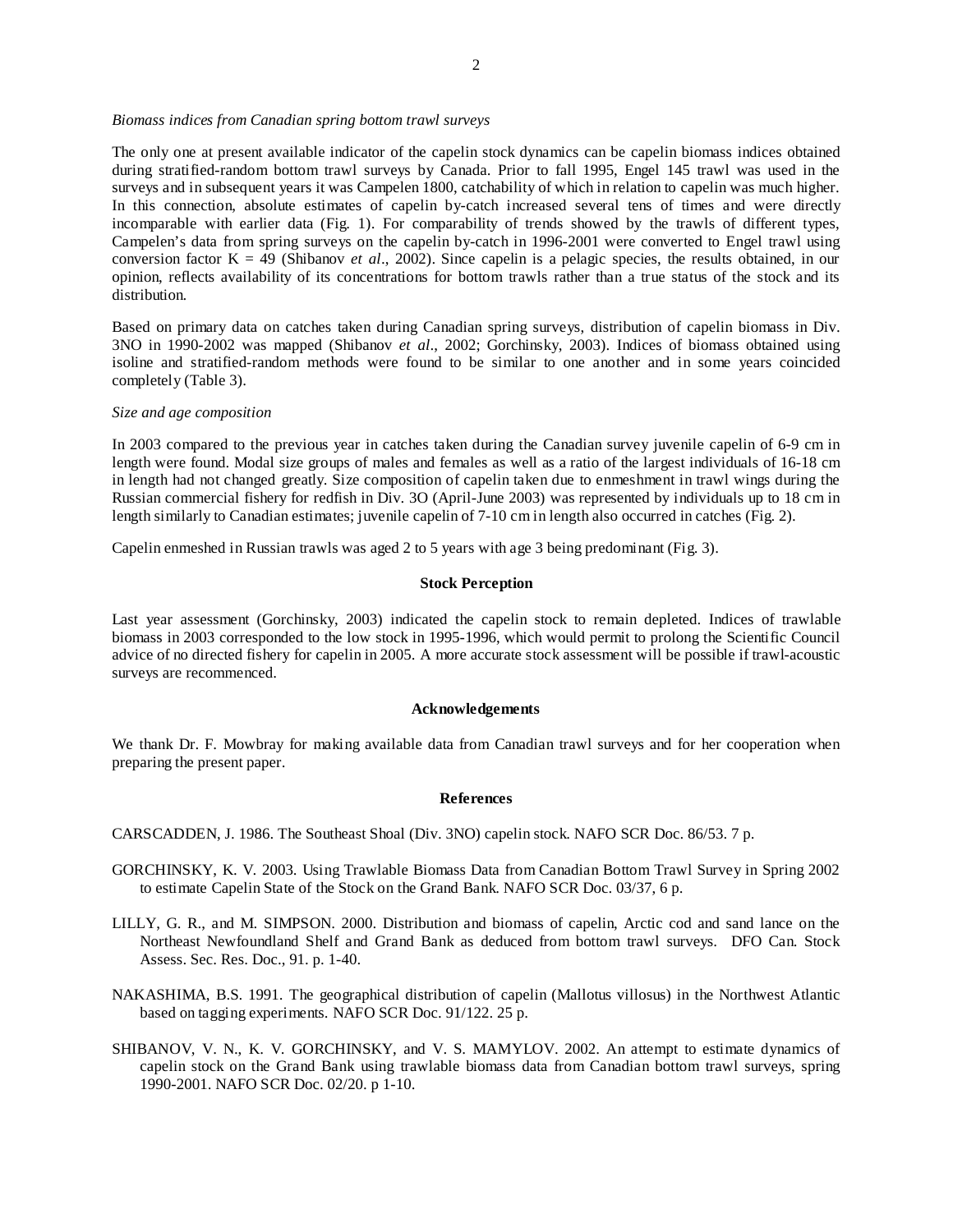| Year  | <b>BGR</b> | CAN   |      | CUB DDR | <b>ISL</b> | <b>IRL</b> | <b>JPN</b> | <b>NOR</b> | POL              | E/PRT | <b>ROM</b>       | E/ESP | <b>RUS</b> | Total                       | <b>TAC</b>       |
|-------|------------|-------|------|---------|------------|------------|------------|------------|------------------|-------|------------------|-------|------------|-----------------------------|------------------|
| 1970  |            |       |      |         |            |            |            |            |                  |       |                  |       |            | $\boldsymbol{0}$            |                  |
| 1971  |            |       |      |         |            |            |            |            |                  |       |                  |       | 750        | 750                         |                  |
| 1972  | 166        |       |      |         |            |            |            |            |                  |       |                  |       | 20598      | 20764                       |                  |
| 1973  |            | 1658  |      |         |            |            |            | 41293      | 203              |       |                  |       | 83721      | 126875                      |                  |
| 1974  |            | 3698  |      |         |            |            |            | 43682      |                  | 500   |                  | 4016  | 48855      | 100751                      | 148000           |
| 1975  |            |       |      |         | 15814      |            | 2734       | 37477      | 4306             |       |                  | 3748  | 67704      | 131783                      | 180000           |
| 1976  | 311        | 5233  |      |         | 8839       | 230        | 5007       | 23178      | 3778             |       |                  |       | 63610      | 110186                      | 180000           |
| 1977  |            | 36    | 700  |         | 2994       |            | 3746       | 21499      | 401              |       |                  |       | 17322      | 46698                       | 200000           |
| 1978  |            |       |      | 56      | 116        |            | 665        | 4237       | $\boldsymbol{7}$ |       | $\boldsymbol{7}$ |       | 119        | 5207                        | 200000           |
| 1979  |            |       |      |         |            |            |            |            |                  |       |                  |       |            | $\boldsymbol{0}$            | $\boldsymbol{0}$ |
| 1980  |            |       |      |         |            |            |            |            |                  |       |                  |       |            | $\boldsymbol{0}$            | $\boldsymbol{0}$ |
| 1981  |            |       |      |         |            |            |            |            |                  |       |                  |       |            | $\boldsymbol{0}$            | $\boldsymbol{0}$ |
| 1982  |            |       |      |         |            |            |            |            |                  |       |                  |       |            | $\boldsymbol{0}$            | $\boldsymbol{0}$ |
| 1983  |            |       |      |         |            |            |            |            |                  |       |                  |       |            | $\boldsymbol{0}$            | $\boldsymbol{0}$ |
| 1984  |            |       |      |         |            |            |            |            |                  |       |                  |       |            | $\boldsymbol{0}$            | $\boldsymbol{0}$ |
| 1985  |            |       | 3    |         |            |            |            |            |                  |       |                  |       |            | $\ensuremath{\mathfrak{Z}}$ | $\boldsymbol{0}$ |
| 1986  |            |       |      |         |            |            |            |            |                  |       |                  |       |            | $\boldsymbol{0}$            | $\boldsymbol{0}$ |
| 1987  |            |       |      |         |            |            | 793        |            |                  |       |                  |       | 14         | 807                         | 10000            |
| 1988  |            |       |      |         |            |            | 1395       | 1094       |                  |       |                  |       | 4738       | 7227                        | 15000            |
| 1989  |            |       |      |         |            |            | 2222       | 4085       |                  |       |                  |       | 3189       | 9496                        | 28000            |
| 1990  |            |       | 85   |         |            |            | 2054       | 8415       |                  |       |                  |       | 14076      | 24630                       | 30000            |
| 1991  |            |       | 118  |         |            |            |            |            |                  |       |                  |       |            | 118                         | 30000            |
| 1992  |            |       | 65   |         |            |            |            |            |                  |       |                  |       |            | 65                          | 30000            |
| 1993  |            |       | 3    |         |            |            |            |            |                  |       |                  |       |            | $\mathfrak{Z}$              | $\boldsymbol{0}$ |
| 1994  |            |       |      |         |            |            |            |            |                  |       |                  |       |            | $\boldsymbol{0}$            | $\boldsymbol{0}$ |
| 1995  |            |       |      |         |            |            |            |            |                  |       |                  |       |            | $\boldsymbol{0}$            | $\boldsymbol{0}$ |
| 1996  |            |       |      |         |            |            |            |            |                  |       |                  |       |            | $\boldsymbol{0}$            | $\boldsymbol{0}$ |
| 1997  |            |       |      |         |            |            |            |            |                  |       |                  |       |            | $\boldsymbol{0}$            | $\boldsymbol{0}$ |
| 1998  |            |       |      |         |            |            |            |            |                  |       |                  |       |            | $\boldsymbol{0}$            | $\boldsymbol{0}$ |
| 1999  |            |       |      |         |            |            |            |            |                  |       |                  |       |            | $\boldsymbol{0}$            | $\boldsymbol{0}$ |
| 2000  |            |       |      |         |            |            |            |            |                  |       |                  |       |            | $\boldsymbol{0}$            | $\boldsymbol{0}$ |
| 2001  |            |       |      |         |            |            |            |            |                  |       |                  |       |            | $\boldsymbol{0}$            | $\boldsymbol{0}$ |
| 2002  |            |       |      |         |            |            |            |            |                  |       |                  |       |            | $\boldsymbol{0}$            | $\boldsymbol{0}$ |
| 2003  |            |       |      |         |            |            |            |            |                  |       |                  |       |            | $\boldsymbol{0}$            | $\boldsymbol{0}$ |
| Total | 477        | 10625 | 1059 | 56      | 27763      | 230        | 20670      | 193375     | 8695             | 500   | $\boldsymbol{7}$ | 7764  | 338772     | 609993                      |                  |

Table 1. Nominal catches and TAC of capelin in NAFO Div. 3NO (tons).

Note: TACs in 1974-1978 are combined for Div. 3LNO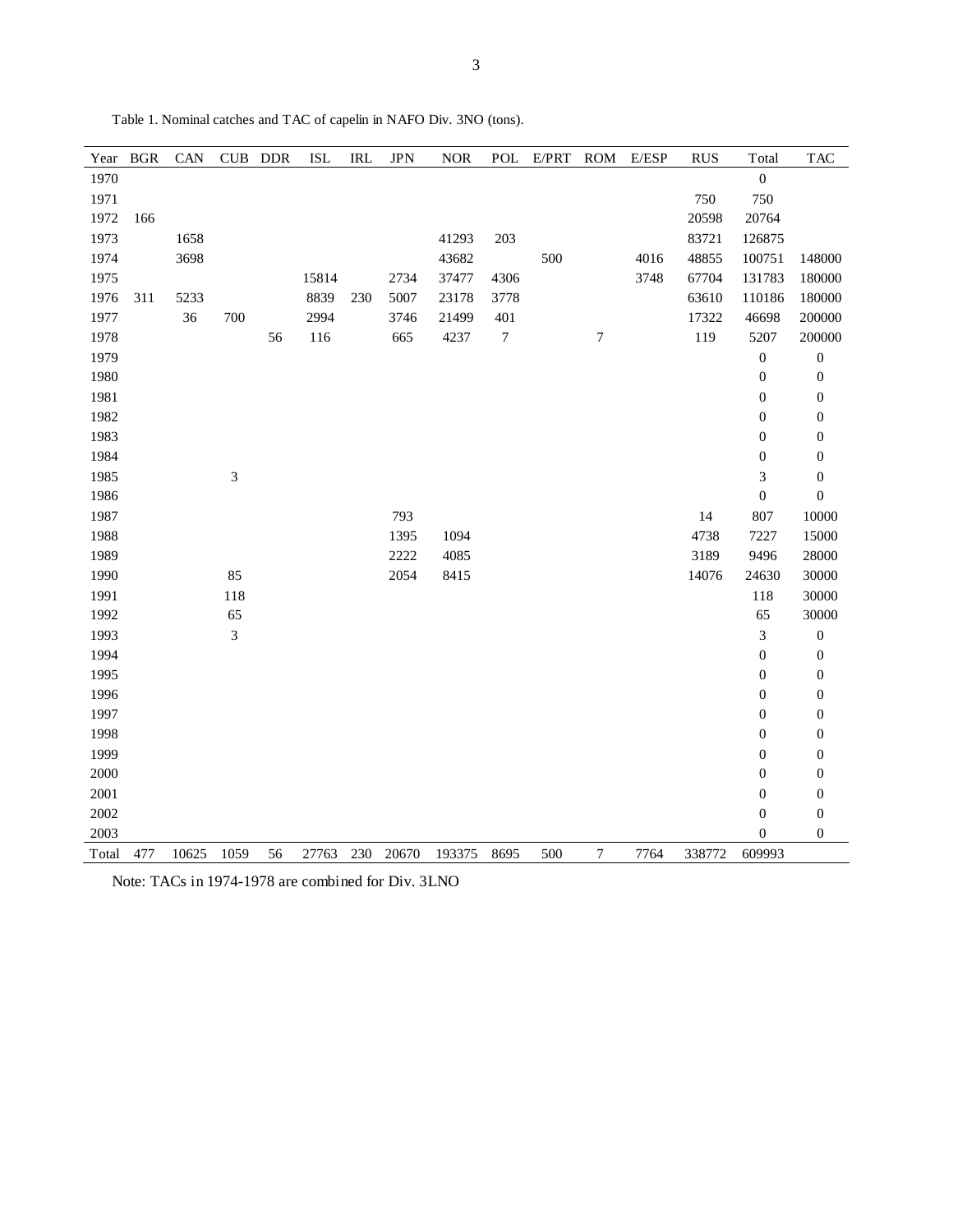| Year | USSR 3LNO        | Canada 3NO | Year | USSR 3LNO | Canada 3NO     |  |
|------|------------------|------------|------|-----------|----------------|--|
| 1975 | 1050*            |            | 1985 | 2200      | 212            |  |
| 1976 | $685*$           |            | 1986 | 1491      | 494            |  |
| 1977 | $1000*$          |            | 1987 | 2161      | 229            |  |
| 1978 | 310              |            | 1988 | 3900      | 561            |  |
| 1979 | 483              |            | 1989 | 2455      | 28             |  |
| 1980 | $\boldsymbol{0}$ |            | 1990 | 3752      |                |  |
| 1981 | 109              | 223        | 1991 | 118       |                |  |
| 1982 |                  | 419        | 1992 |           | $\overline{4}$ |  |
| 1983 | 346              | 219        | 1993 | 315       |                |  |
| 1984 | 2880             | 85         | 1994 | 83        |                |  |

Table 2. Capelin biomass estimates from USSR and Canadian acoustic surveys data in 1975-1994 ('000 tons).

\* biomass of mature capelin in Div. 3NO

Table 3. Calculation of trawlable biomass with the isoline and stratified-random methods ('000 tons) in Div. 3NO from the estimates of Canadian spring survey in 1990-2003.

| Method                      | Year |         |         |         |      |        |         |      |      |         |      |        |         |      |
|-----------------------------|------|---------|---------|---------|------|--------|---------|------|------|---------|------|--------|---------|------|
|                             | !990 | 1991    | 1992    | 1993    | 1994 | 1995   | 1996    | 1997 | 1998 | 1999    | 2000 | 2001   | 2002    | 2003 |
| Random<br>stratification    | 0.87 | 0.88    | 0.67    | 9.08    | 0.20 | 0.54   | 0.57    | 0.34 | 1.18 | 0.15    | 0.83 |        | 0.59    | 0.52 |
| Isolines                    | .06  | .03     | 0.39    | 6.82    | 0.20 | 0.51   | 0.51    | 0.39 | 1.29 | 0.15    | 0.79 |        |         |      |
| Deviation.<br>$\frac{0}{0}$ | l7.9 | $-45.2$ | $-41.8$ | $-24.9$ | 0.0  | $-5.6$ | $-10.5$ |      | 8.5  | $0.0\,$ | -4.8 | $-0.7$ | $-37.3$ | -1.1 |



Fig. 1. Trawlable biomass estimates for capelin in Div. 3LNO in spring of 1977-1999 (Lilly and Simpson, 2000).